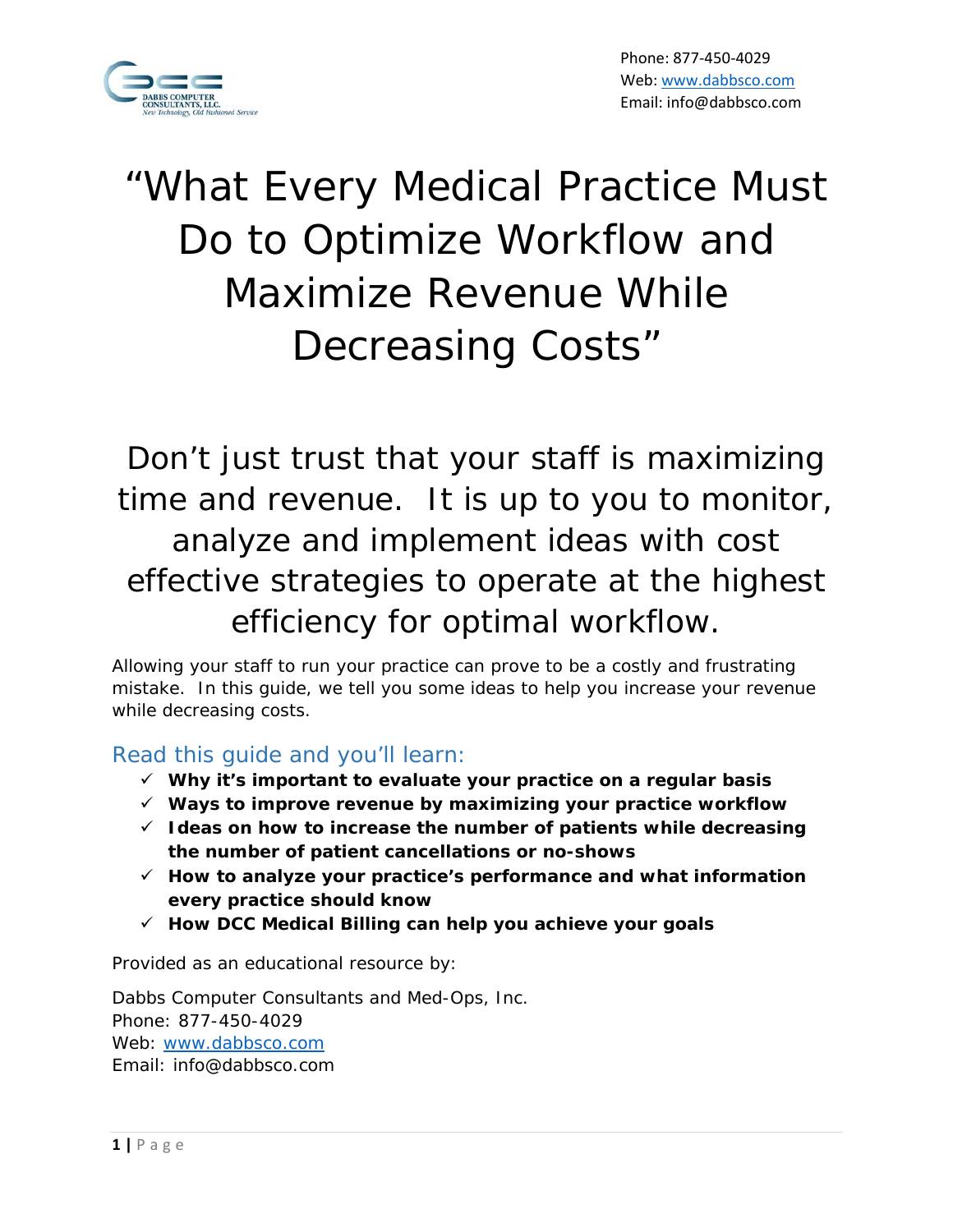

# Evaluate your practice

All physicians, even those who are not particularly interested in the business side of medicine should familiarize themselves with the basics.

- $\triangleright$  You should find out how much doctors in your specialty generate in average revenue per year. Revenue means fees collected, not what's charged. These are two completely different numbers due to discounts and write-offs.
- $\triangleright$  Evaluate how much time your staff is spending on tasks that could be outsourced or by maximizing technology such as patient statements, claim submission, collections, follow-up, posting, etc.
- $\triangleright$  Identify waste and eliminate it. Of course it won't be possible to eliminate all waste but you may be able to streamline and save some time and money.
- $\triangleright$  With the number of high deductible insurance plans on the rise, establishing an automated monthly payment plan for patients to pay bills in monthly installments using a credit card will help eliminate paper statements, collections and other follow-up.

## Practice Workflow

An inefficient workflow is a problem in any business. In doctors' offices, workflow inefficiencies create longer waits for patients, frustration for office staff and burnout for physicians.

## Pre-Visit Scheduling

Pre-visit scheduling is usually done by the front office staff and is the first step to maximizing revenue. It's important to make sure all the patient information is accurate and up to date.

- $\triangleright$  Register patients
- $\triangleright$  Schedule appointments and Reduce No-Shows How many of your patients don't show up for their scheduled appointment? When patients cancel or don't show up, it disrupts your revenue stream as well as your schedule. According to the MGMA, medical practices average a 5% to 7% no show rate<sup>1</sup>. If you are seeing 30 patients a day, that's at least 1-2 patients per day that don't show up!
	- o The length of time a patient has to wait for an appointment greatly affects the cancellations and no show rate.
	- o Approximately 40% of appointments scheduled more than 20 days out get cancelled or are no shows.
	- o Schedule appointment requests within one week and always keep a waiting list of patients that can be called in case of a cancelled appointment.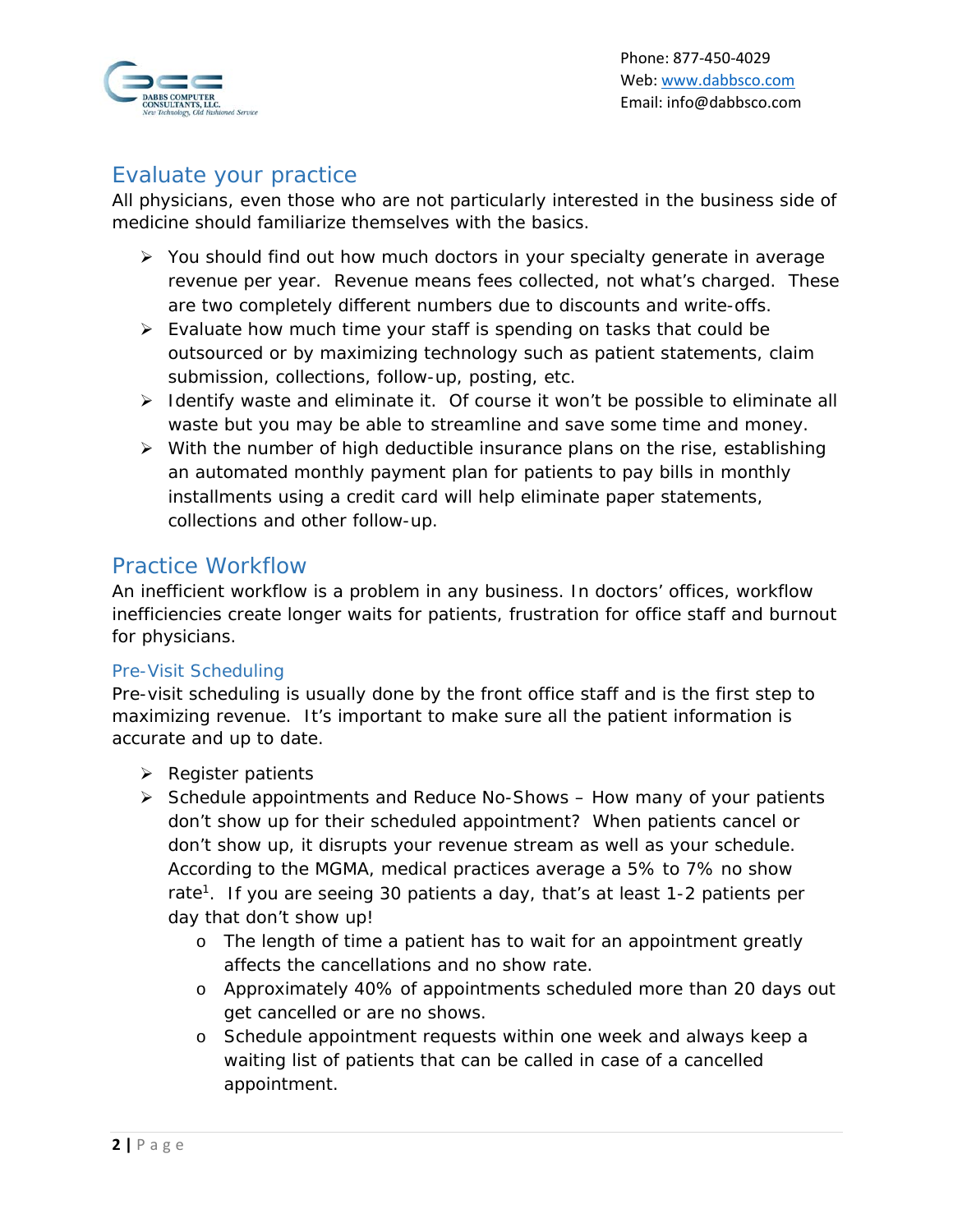

- o Include sufficient open time in your schedule to accommodate sameday appointments and make up lost revenue due to cancellations and no-shows.
- o Appointment Reminders Use an automated patient reminder system including phone, text messaging and email to help reduce no-shows.
- o Check Patient Eligibility Your objective in pre-screening insurance eligibility is to determine patient responsibility before check-in; ideally, before the patient ever leaves their home to go to their medical appointment. You need to know what's covered and what's not, preferably before the patient arrives. This also allows your staff to contact patients prior to their appointment so they can contact their payer to try to establish eligibility.
- Make sure you develop a strong relationship between your front desk and billing office to help reduce denials, increase collections and reduce data entry errors.
- $\triangleright$  Identify Co-Pay Amounts and deductibles When possible, let patients know before they come into the office for their scheduled appointment what they will owe and the office payment policies.

#### Check-In

- $\triangleright$  Confirm demographics Verify that all demographic information is up to date and accurate. This will help reduce the number of claim rejections due to inaccurate information.
- $\triangleright$  Email Addresses Make sure you collect a valid email address from your patients and always confirm that you have the latest one on file.
- $\triangleright$  Collect co-pays & deductibles Collecting co-pays when the patient checks in increases cash flow and reduces costs. Unpaid co-pays and deductibles can add up to big losses and higher expenses in trying to collect after the patient leaves.
- $\triangleright$  Scan insurance cards Electronically scan and save insurance cards and drivers licenses into your PM or EHR system.
- $\triangleright$  Collect completed HIPAA forms Reduce costs by having patients electronically sign any required forms.

#### Exam

 $\triangleright$  Coding - If you aren't using an electronic medical record system that offers E & M coding, chances are your aren't billing the proper code. Many providers routinely bill their office visits as a level 3 visit when in actuality they may have enough documentation to support a level 4 or even a level 5 visit. Routine under coding can mean significantly lower revenue.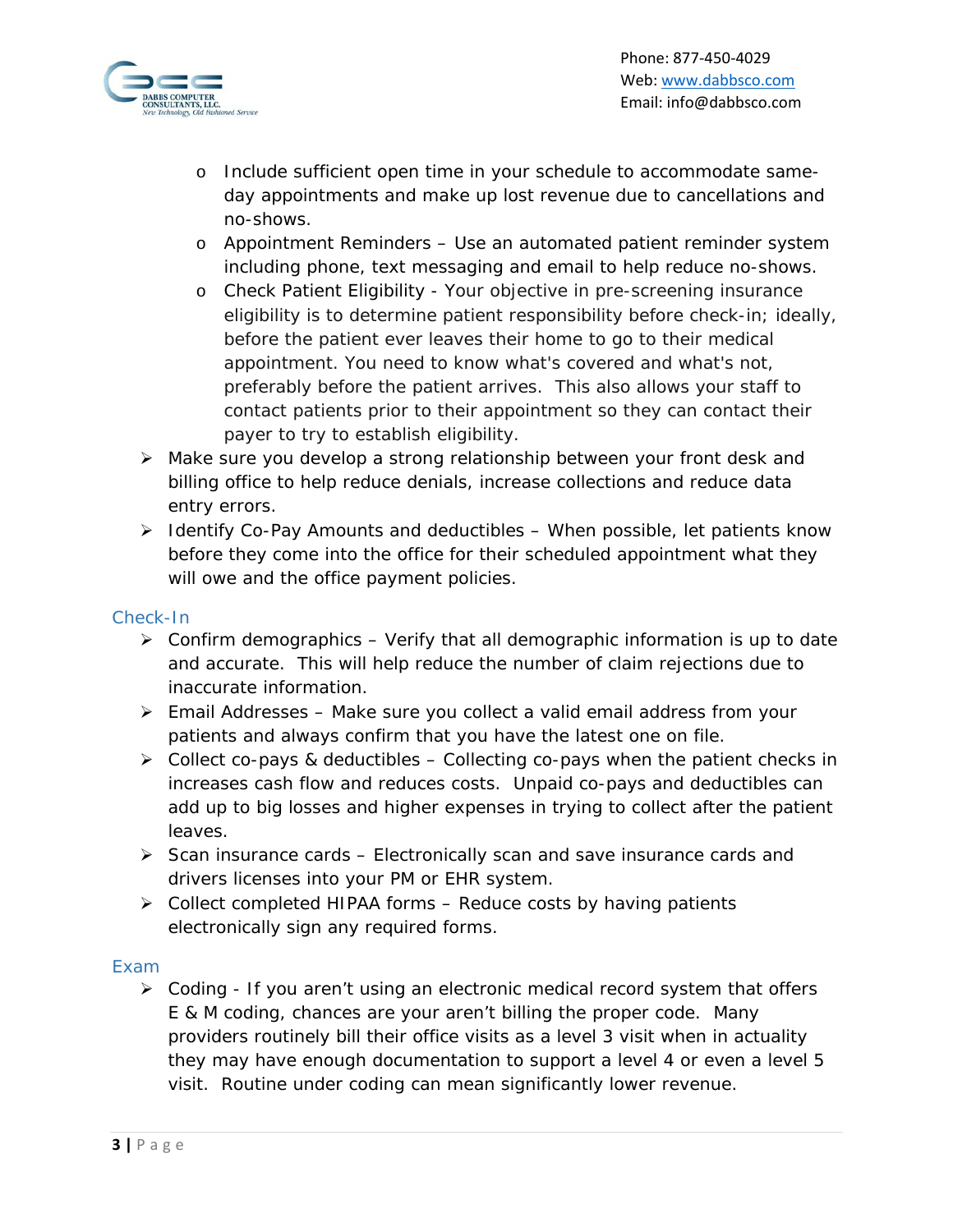

Conversely, routine over coding may lead to increased risk of audit and even large insurance take backs.

▶ Health Maintenance Reminders- Improve patient outcomes with automatic health maintenance reminders assuring timely completion of appropriate tests, immunizations, exams, screenings and education. Using health maintenance reminders helps to improve revenue by reminding patients to follow-up for important visits. Most EHR systems offer automatic health maintenance reminders.

## Check Out

- $\triangleright$  Collect outstanding balances Your check out staff should always try to collect any outstanding patient balances. This help to increase revenue and reduce costs associated with mailing patient statements.
- $\triangleright$  Schedule next visits Always try to schedule follow-up appointments at the time of check-out. Scheduling the next visit while the patient is present helps to increase revenue and appointments while reducing the costs associated with your staff having to contact patients.
- $\triangleright$  Charge entry Ensure accurate and timely charge entry so claims can be sent on a daily basis.

## Follow-up

- $\triangleright$  End-of-day review
- $\triangleright$  Submit & track all claims
	- o Enter and file all claims on a daily basis to increase cash flow
	- o Verify at the end of the day that all patients that have been scheduled have also been billed
	- o Timely filing Insurance companies have different rules about timely filing. With Medicare, you have 12 months to file, but other insurance companies will not pay if a claim is not filed within 90 days of the visit. Keeping up with timely filing is a must in order to make sure you are capturing all of your revenue.
- Claim Rejections and Follow-up
	- o There are many statistics, but one of the most amazing is that 30% of all claims that are rejected are NEVER refiled! You have to have a good system that allows you to keep track of your rejected claims so that you can make sure that you aren't contributing to this 30%.
	- o How many denials do you have month to date and how much money does that represent? Are there any patterns that can be identified by examining your denials?
	- o Follow-up on uncollected self-pay balances.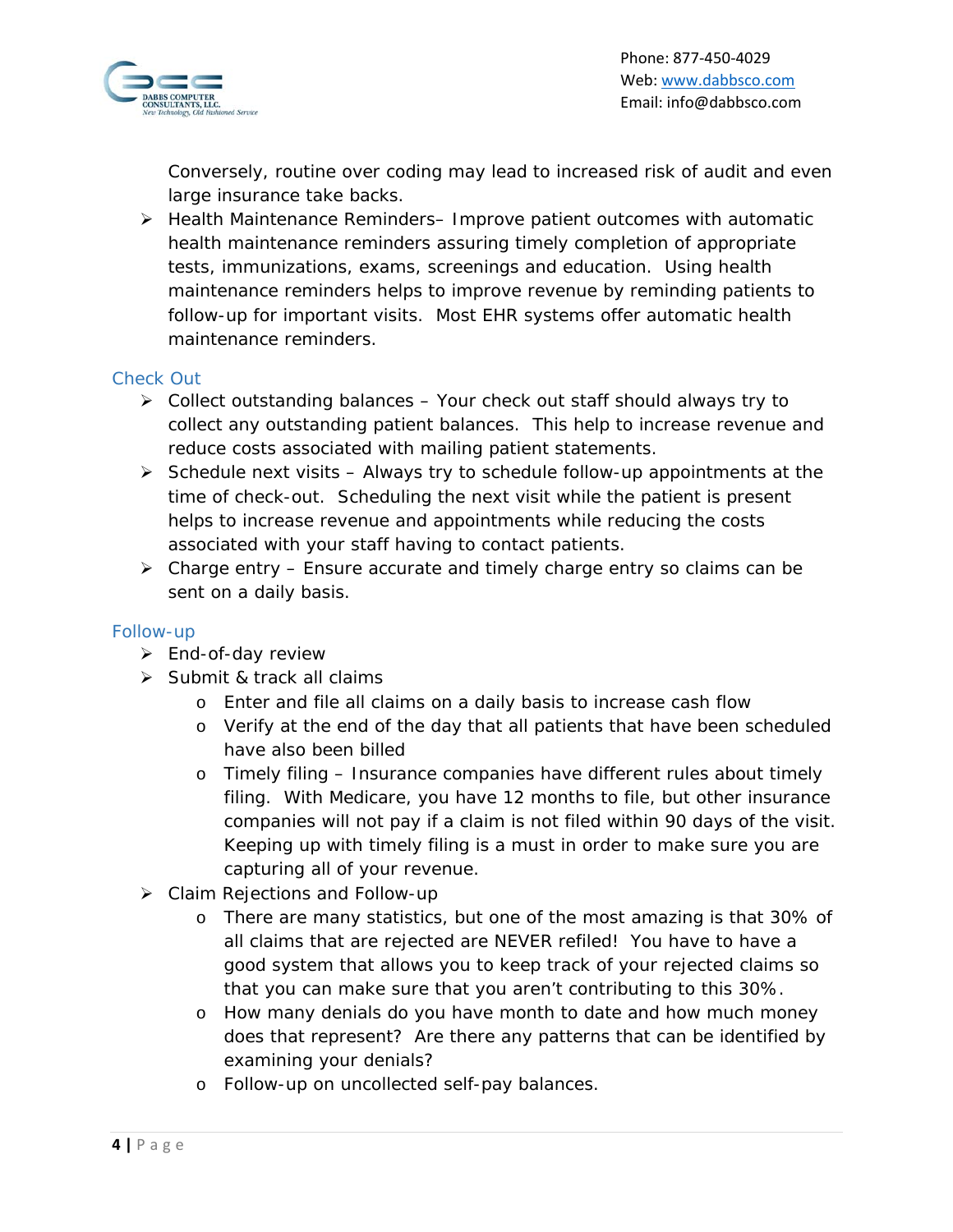

- $\triangleright$  ERA Payment Posting Enroll in electronic remittance advice with your clearinghouse to save hours of staff time when posting payments.
- $\triangleright$  Document scanning
- $\triangleright$  Denial and appeals process
- $\triangleright$  Generate and mail patient statements
- $\triangleright$  Patient Collections How frequently do you bill your patients? How often does the front desk forget to collect co-payments at the time of visit? You should be sending patient statements at least every 30 days. Consistent collection of copayments and statement processing is a key to maximizing your cash flow.

## Analyze Practice Performance

It is critical to analyze financials and revenue cycle frequently to manage the practice and improve its profitability. To accomplish this, you need accurate data and the tools to manage and monitor practice operations. Also, by doing your research, you can benchmark your performance against the performance of similar practices. Some ideas in evaluating performance includes:

- $\triangleright$  Evaluate your first pass claim rate. This is the rate at which your practice's claims get paid by insurers on first submission. Your rate should be at least 90%.
- $\triangleright$  How many days are your accounts receivables? This represents the average number of days it takes your practice to get paid. This number should be less than 50 days but ideally should be around 30 days.
- $\triangleright$  What is the percentage of accounts receivable greater than 120 days? A/R 120 days or more is a red flag and should bring to your attention that there are problems within your practice. Your staff may not be following up on claims or handling denials quickly enough.
- $\triangleright$  What is your net collection rate? The net collection rate is the percentage of potential reimbursement collected out of the total allowed amount. Your net collection rate should be above 95%.
- What is your average reimbursement per encounter? This is the average amount your practice collects per encounter. Depending on your specialty, this number will vary but it is important to know this information.

On a monthly basis, you should also:

- $\triangleright$  Examine billed, paid, balance, AR (30, 60, 120 days) for each month by facility, doctor, CPT code, and payer.
- ▶ Which CPT codes were the best and worst in terms of revenue generated?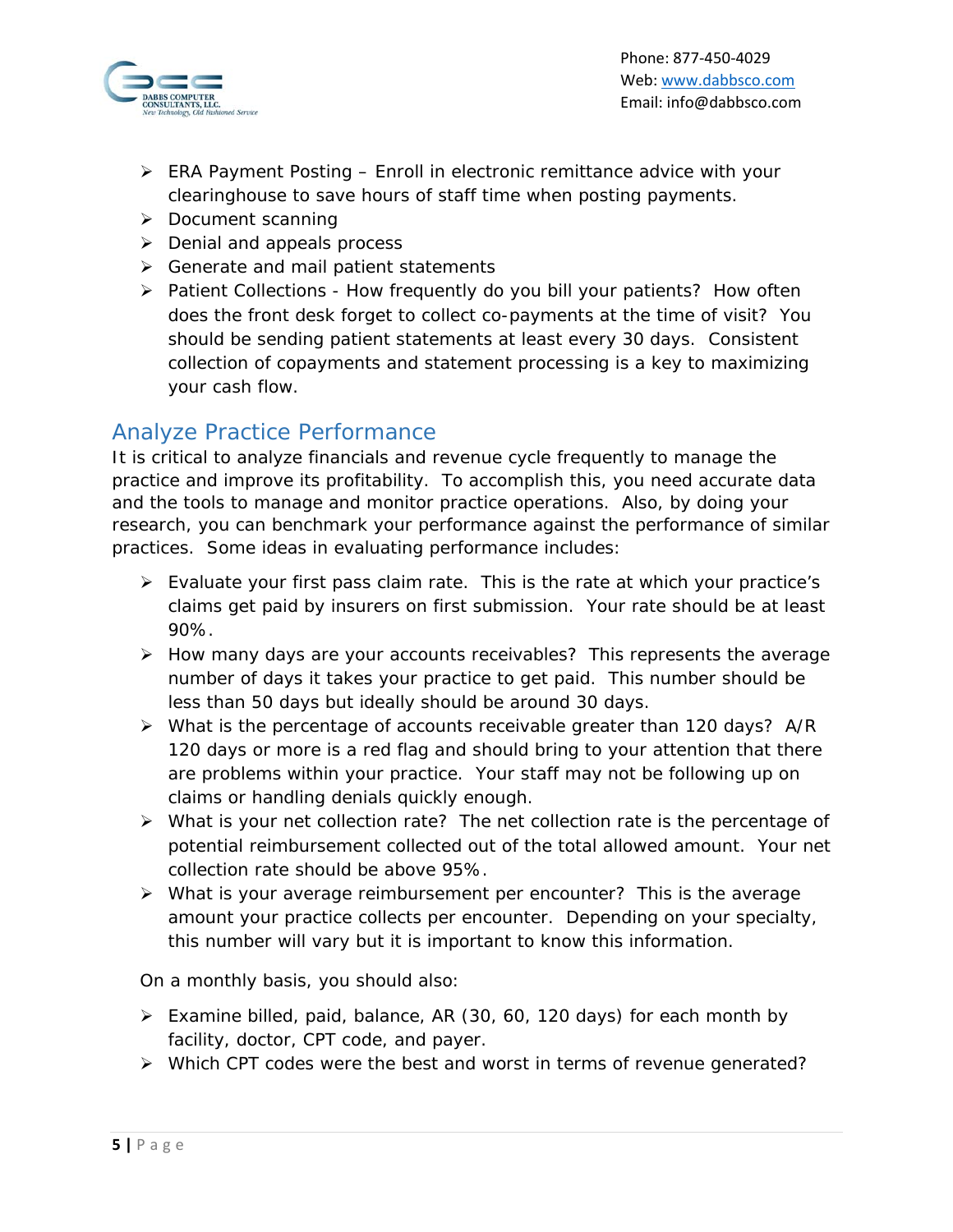

- $\triangleright$  If you have multiple offices or multiple providers, which office and which provider was the most productive?
- $\triangleright$  Average reimbursement by payer and which ones paid the fastest and slowest.
- $\triangleright$  Which payers deny the most claims and which ones the least?
- Exam all claim rejections to see how these can be avoided in the future. Was there missing information, a data entry error or something else?

The above performance metrics are critical for any medical practice to gain control over their operations and profitability. These performance metrics must be analyzed over time and is best if you can compare with external benchmarks within your industry.

Ongoing monitoring of these key metrics is essential to improved revenue cycle performance. One way to do so is to streamline and automate the process. With the right tools, a practice can keep a steady eye on key revenue cycle metrics—and experience fewer denials, faster payment, and greater profitability.

## How Can DCC Medical Billing Help?

DCC Medical Billing Revenue Cycle Management is a unique billing service that is focused on one thing: To maximize your revenue for your practice as quickly as possible while helping to alleviate costs for your practice.

At DCC Medical Billing, we offer the following:

- ▶ Claims Submission
- ▶ Denials and Appeals Management
- ▶ Credentialing/Contract Management
- > Accounts Receivables Management
- $\triangleright$  Billing and Insurance Follow-up
- $\triangleright$  Coding and Compliance
- > Patient Statements
- $\triangleright$  Credit Card Processing
- $\triangleright$  Appointment Reminders
- Eligibility and Benefits Verification
- > Practice Performance Metrics
- ▶ Web based Practice Management and EHR
- $\triangleright$  ePrescribing

Our mission is to offer the most innovative revenue cycle management solution available and in the process, make in-house medical billing obsolete. Our team of experienced billing professionals will work to streamline your billing process, maximize your revenues, and increase your bottom line.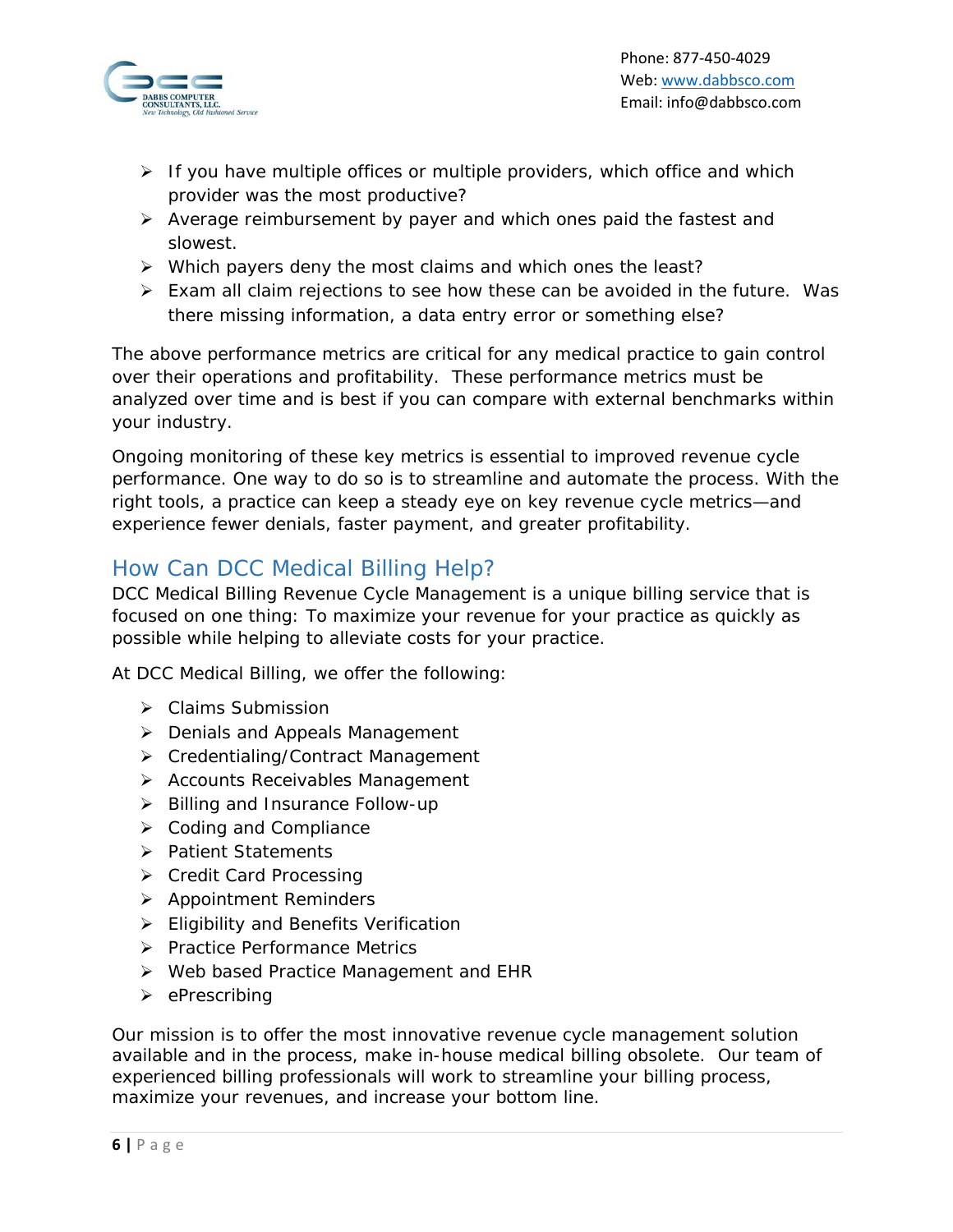

Over the past 20 years, we've worked with hundreds of medical practices of every size and specialty. We understand medical work flow on both the billing and clinical side of your practice. We work with your entire team to improve and streamline your whole process. Most practices don't realize that improved cash flow begins at the front desk! Our goal is to make your practice more efficient than it has ever been. And unlike most billing services, we don't just do billing; we have experts in Billing, Coding and Electronic Medical Record (EMR) implementations. DCC Medical Billing wants to be your partner and help transform your practice so that you can do what you do best…..take care of your patients.

- DCC Medical Billing has over 50 years of combined medical billing experience
- All of our staff are US-based employees. No overseas billing!
- We have helped the following specialties:
	- o Internal Medicine
	- o Cardiology
	- o Gastrointestinal
	- o OB/GYN
	- o Pediatrics
	- o Pain Management
	- o Orthopedics
	- o Pulmonary Medicine
	- o Ophthalmology
	- o Neurology
	- o Behavioral Health
	- o Aesthetics and Vein Care
	- o Rheumatology
	- o Orthotic and Prosthetic

Call today to start your practice transformation – 877-450-4029 or email info@dabbsco.com

#### **References:**

Source is from Power Your Practice - http://www.poweryourpractice.com/revenuecycle-management/should-you-charge-your-patients-no-show-fees/

Managing Four Key Revenue Cycle Metrics to Improve Your Practices Financial Health - http://www.aapcps.com/news-articles/DaysinARandMore.aspx